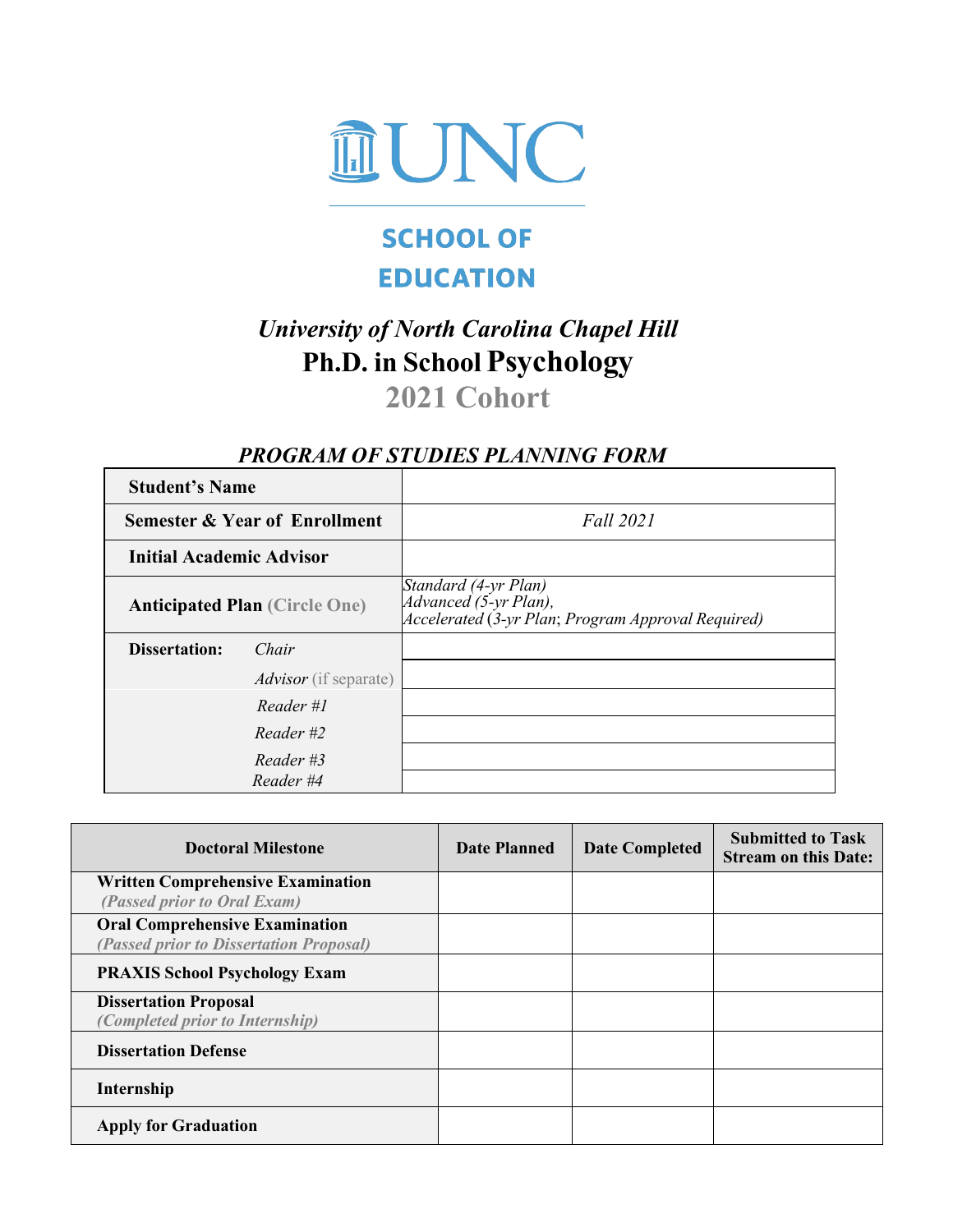#### **CURRICULUM:**

The Ph.D. in School Psychology is an APA accredited program that leads to eligibility for licensure as a psychologist in North Carolina, as well as most other states. Students who intend to work in other states should check the licensure requirementsin those states. This programis also approved byNASP and the NC Department of Public Instruction for doctoral level licensure for school psychology. As a result, the Program is responsive to multiple sets of requirements consisting ofsequenced andcumulative training experiences across years of training. The Program of Studies timeline illustrates a typical four-year (Standard Plan), five -year (Advanced Plan) as well as a three-year plan (Accelerated Plan) for students in advanced standing. Most students will follow the four-year plan, while a few students may be permitted to complete the three-year plan with the approval of the program faculty. Typically, these students on the AcceleratedPlan (three-year plan) have earned a master's degree in School Psychology. To meet APA accreditation requirements, the program of studies has been designed to include the following: content in the breadth of psychology, including foundations in the biological aspects of behavior; cognitive/affective aspects of behavior; social aspects of behavior; history and systems of psychology; psychological measurement; research methodology; and data analysis. In addition, the POS meets requirements of the APA Implementing Regulation revisions as of January 2017. The POS must include coursework in the science/methods/and theories of practice including individual differences in behavior; human development; dysfunctional behavior/psychopathology; and professional standards. Knowledge and skills are required in assessment and diagnosis; effective intervention; consultation; evaluating the efficacy ofinterventions; and supervision.Additionally, content on cultural and individual diversity relevant to the above are expected in the curriculum issues of cultural and individual diversity that are relevant to the above are integrated in the curriculum, and expected attitudes essential for lifelong learning, scholarly inquiry, and professional problem-solving are to be included. The Program of Studies meets the NASP standards, including the set of 10 training domains. All students are required to be full-time each semester they are enrolled.

#### **COMPLETING YOUR POS:**

Studentsshould complete thisform withtheir academic advisor at the beginning oftheir firstsemester of enrollment and update with their advisor each academic year. Studentsshould list all coursesto be taken or already completed at UNC-CH or at other institutions that will be part of their doctoral program of studies. Under special circumstances, alternatives to required courses may be given with academic advisor approval upon a review of the alternative course syllabus. When substituting a course for a required course, list the title ofthe substitute as wellasthe course number, and obtain advisor approval for the substitution.

#### **APPROVED COURSES:**

Approved Courses are listed online under the resources section of the program's website. These course offerings will be updated periodically. Confirmation by the advisor is needed to take a course not currently listed on the "approved course list." [http://soe.unc.edu/academics/phd\\_schpsyc/program\\_forms.php](http://soe.unc.edu/academics/phd_schpsyc/program_forms.php)

#### **REGISTERING FOR DISSERTATION AND INTERNSHIP:**

- **Dissertation:** A minimum of 6 total credit hours of doctoral dissertation is required for graduation. Students must be registered for dissertation during the semesters they formally propose and defend. This is a non-variable credit course. Each time a student is registered for dissertation it will always be 3 credit hours. As registration for dissertation credit any semester confers "fulltime status" for that semester students should register for this course during the entirety of the internship.
- **Internship:** Internship credits do not confer full-time status by themselves. Given that students are required to be full-time in each semester they are enrolled, they are also required to be registered for dissertation. A minimum of 6 total credit hours of doctoral internship over the course of a 10 or 12-month internship is required for graduation. For example, 12 month internships may be as follows: 1 credit ( $2<sup>nd</sup>$  summer), 2 credits (fall), 2 credits (spring) and 1 credit ( $1<sup>st</sup>$  summer). A 10month internship may be as follows: 3 credits (fall), 2 credits (spring) and 1 credit ( $1<sup>st</sup>$  summer).

#### **TRANSFER CREDIT:**

In order to transfer course credit from another university to count towards credit as Discipline-Specific Knowledge (Category 2) or Research Methods, Statistical Analysis, and Psychometrics (Category 4), students must first receive approval from their advisor, then submit the appropriate documentation to the Student Affairs Office. The following steps outline how to submit a course transfer review request to the advisor:

- 1. Print out the document accessible from the following link: (This document is also found on the UNC SOE website)
- 2. Complete the form describing how mastery of content of the area was acquired (some examples include quizzes, tests and exams; course papers; response to readings; course discussions; journaling; etc.)
- 3. Submit the form, along with the course syllabus, to the advisor for review.

After the advisor has approved a course for transfer credit (following the previously described steps), the student should complete the following steps to officially transfer the courses(s) onto the UNC transcript. This policy is for transferring graduate work from institutions other than UNC. Steps are as follows:

- 1. Print out the document accessible from the following link: (This document is also found on the UNC SOE website under "Student Affairs") [http://soe.unc.edu/services/student\\_affairs/forms/graduate/transfer\\_rec.pdf](http://soe.unc.edu/services/student_affairs/forms/graduate/transfer_rec.pdf)
- 2. List only the courses with advisor approval on the POS as fulfilling a requirement. Make sure to include any courses that were approved by the advisor taken online or at another university or at UNC.
- 3. With completion of this document, submit it to the Office of the Assistant Dean for Student Affairs.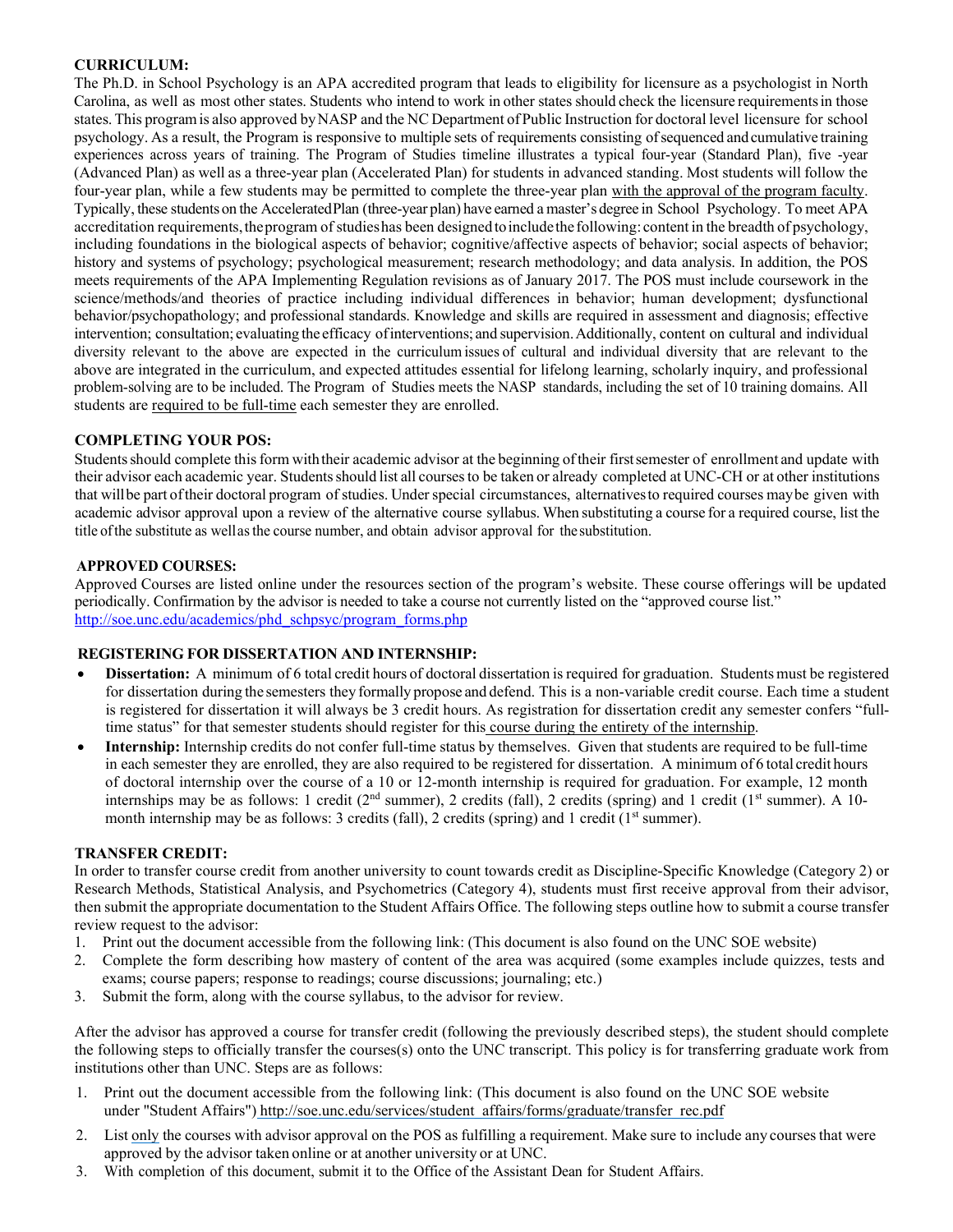## **APA Discipline-Specific Knowledge**

Discipline-specific knowledge serves as a cornerstone of identity as a psychologist and orientation to health service psychology. Therefore, all students in accredited doctoral programs shall demonstrate knowledge in the discipline of psychology, broadly construed. This discipline-specific knowledge base shall include: 1) the history and systems of psychology, 2) basic knowledge in scientific psychology, 3) integrative knowledge in scientific psychology, and 4) methods of inquiry and research.

### **Category 1: History and Systems of Psychology**

• History and Systems of Psychology, including the origins and development of major ideas in the discipline of psychology.

### **Category 2: Basic Content Areas in Scientific Psychology**

- **Affective Aspects of Behavior**, including topics such as affect, mood, and emotion. Psychopathology and mood disorders do not by themselves fulfill this category.
- **Biological Aspects of Behavior**, including multiple biological underpinnings of behavior, such as neural, physiological, anatomical, and genetic aspects of behavior. Although neuropsychological assessment and psychopharmacology can be included in this category, they do not, by themselves, fulfill this category.
- **Cognitive Aspects of Behavior**, including topics such as learning, memory, thought processes, and decision-making. Cognitive testing and cognitive therapy do not, by themselves, fulfill this category.
- **Developmental Aspects of Behavior**, including transitions, growth, and development across an individual's life. A coverage limited to one developmental period (e.g., infancy, childhood, adolescence, adulthood, or late life) is not sufficient.
- **Social Aspects of Behavior**, including topics such as group processes, attributions, discrimination, and attitudes. Individual and cultural diversity and group or family therapy do not, by themselves, fulfill this category.

### **Category 3: Advanced Integrative Knowledge in Scientific Psychology**

• Advanced Integrative Knowledge of Basic Discipline-Specific Content Areas, including graduate-level scientific knowledge that entails integration of multiple basic discipline-specific content areas identified in Category 2 (i.e., integration of at least two of: affective, biological, cognitive, social, or developmental aspects of behavior). Advanced integrative knowledge in Category 2 areas can be acquired in either of two ways: 1) an evaluated educational experience that integrates at least two Category 2 content areas that have been previously covered through other methods; or 2) an evaluated educational experience that provides basic coverage in two or more areas and integration across those areas.

### **Category 4: Research Methods, Statistical Analysis, and Psychometrics**

- **Research Methods**, including topics such as strengths, limitations, interpretation, and technical aspects of rigorous case study; correlational, experimental, and other quantitative research designs; measurement techniques; sampling; replication; theory testing; qualitative methods; mixed methods; meta-analysis; and quasi-experimentation.
- **Statistical Analysis**, including topics such as quantitative, mathematical modeling and analysis of psychological data, statistical description and inference, univariate and multivariate analysis, null hypothesis testing and its alternatives, power, and estimation.
- **Psychometrics**, including topics such as theory and techniques of psychological measurement, scale and inventory construction, reliability, validity, evaluation of measurement quality, classical and contemporary measurement theory, and standardization.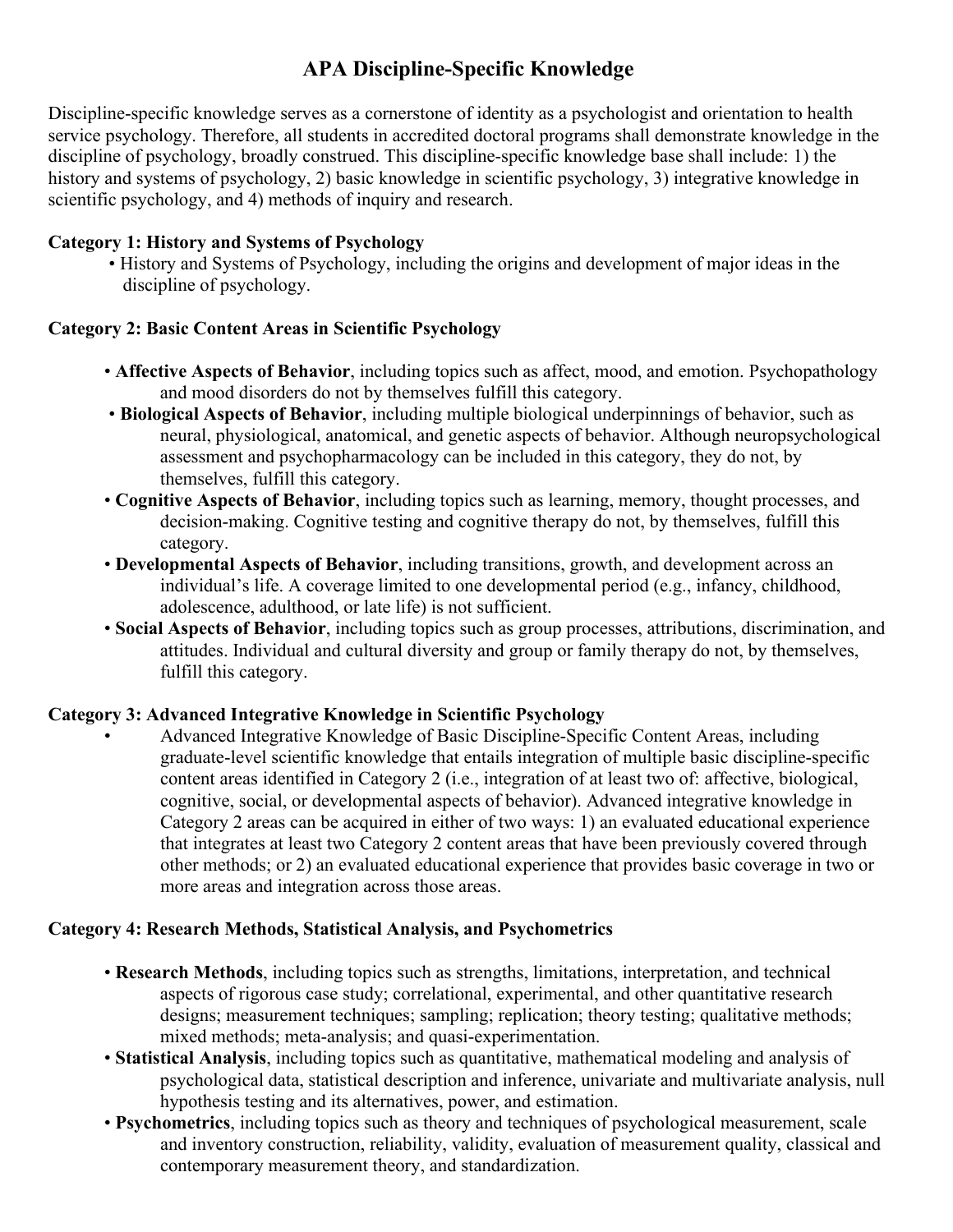| <b>Content Area</b>                                         | <b>Course</b><br><b>Number</b> | <b>Course Title</b>                                                                                                                  | <b>Semester</b>                                                                              | Year | <b>University</b>         | Grade | <b>Submitted</b><br>Syllabus (<br>NOT a core<br>SP Course)<br>with Cover<br>Page | <b>Academic</b><br>Advisor's<br><i>Initials</i> |  |  |  |
|-------------------------------------------------------------|--------------------------------|--------------------------------------------------------------------------------------------------------------------------------------|----------------------------------------------------------------------------------------------|------|---------------------------|-------|----------------------------------------------------------------------------------|-------------------------------------------------|--|--|--|
| APA C-7 D. Category 1: HISTORY & SYSTEMS OF PSYCHOLOGY      |                                |                                                                                                                                      |                                                                                              |      |                           |       |                                                                                  |                                                 |  |  |  |
| <b>History and Systems of Psychology</b>                    | Cross-Course<br>Embedded       | History and Systems of Psychology Competencies                                                                                       | Date of Theorist Paper Submission:<br>Date of History of School Psychology Paper Submission: |      |                           |       |                                                                                  |                                                 |  |  |  |
|                                                             |                                | APA C-7 D. Category 2: BASIC CONTENT AREAS IN SCIENTIFIC PSYCHOLOGY                                                                  |                                                                                              |      |                           |       |                                                                                  |                                                 |  |  |  |
| <b>Biological Aspects of Behavior</b>                       | <b>EDUC</b> 763                | Biological Bases of Children's Development<br>(offered every other year)                                                             | TBD                                                                                          |      |                           |       |                                                                                  |                                                 |  |  |  |
| <b>Cognitive Aspects of Behavior</b>                        |                                |                                                                                                                                      |                                                                                              |      |                           |       |                                                                                  |                                                 |  |  |  |
| <b>Affective Aspects of Behavior</b>                        | Cross-Course<br>Embedded       | Affective Aspects of Behavior Competencies                                                                                           |                                                                                              |      |                           |       |                                                                                  |                                                 |  |  |  |
| <b>Social Aspects of Behavior</b>                           |                                |                                                                                                                                      |                                                                                              |      |                           |       |                                                                                  |                                                 |  |  |  |
| <b>EDUC 762</b><br><b>Developmental Aspects of Behavior</b> |                                | Child Development & Disability (This course can fulfill<br>"Dysfunction" OR "Development" but not both;<br>offered every other year) | Spring                                                                                       | 2022 |                           |       |                                                                                  |                                                 |  |  |  |
|                                                             |                                | APA C-7 D. Category 4: RESEARCH METHODS, STATISTICAL ANALYSIS, AND PSYCHOMETRICS                                                     |                                                                                              |      |                           |       |                                                                                  |                                                 |  |  |  |
| <b>Research Methods</b>                                     | <b>EDUC 824</b>                | Fundamentals of Educational Research                                                                                                 | Fall                                                                                         | 2021 |                           |       |                                                                                  |                                                 |  |  |  |
| <b>Statistical Analysis</b>                                 | EDUC <sub>710</sub>            | Statistical Analysis of Educational Data I                                                                                           | Fall                                                                                         | 2021 |                           |       |                                                                                  |                                                 |  |  |  |
|                                                             | <b>EDUC 784</b>                | Statistical Analysis of Educational Data II                                                                                          | Spring                                                                                       | 2022 |                           |       |                                                                                  |                                                 |  |  |  |
| Advanced<br>Statistical/<br>Research Course                 |                                | Advanced Statistical Analysis / Research Course                                                                                      |                                                                                              |      |                           |       |                                                                                  |                                                 |  |  |  |
| Psychometrics                                               | <b>EDUC 829</b>                | Applied Measurement Theory for Education                                                                                             |                                                                                              |      |                           |       |                                                                                  |                                                 |  |  |  |
|                                                             |                                | APA C-8D. I. RESEARCH                                                                                                                |                                                                                              |      |                           |       |                                                                                  |                                                 |  |  |  |
| <b>Doctoral Dissertation</b>                                | <b>EDUC 994</b>                | Doctoral Dissertation: Proposal<br>(Must be completed PRIOR to Internship)                                                           |                                                                                              |      | <b>UNC</b>                |       |                                                                                  |                                                 |  |  |  |
| <b>Doctoral Dissertation</b>                                | <b>EDUC 994</b>                | Doctoral Dissertation: Defense                                                                                                       |                                                                                              |      | $\ensuremath{\text{UNC}}$ |       |                                                                                  |                                                 |  |  |  |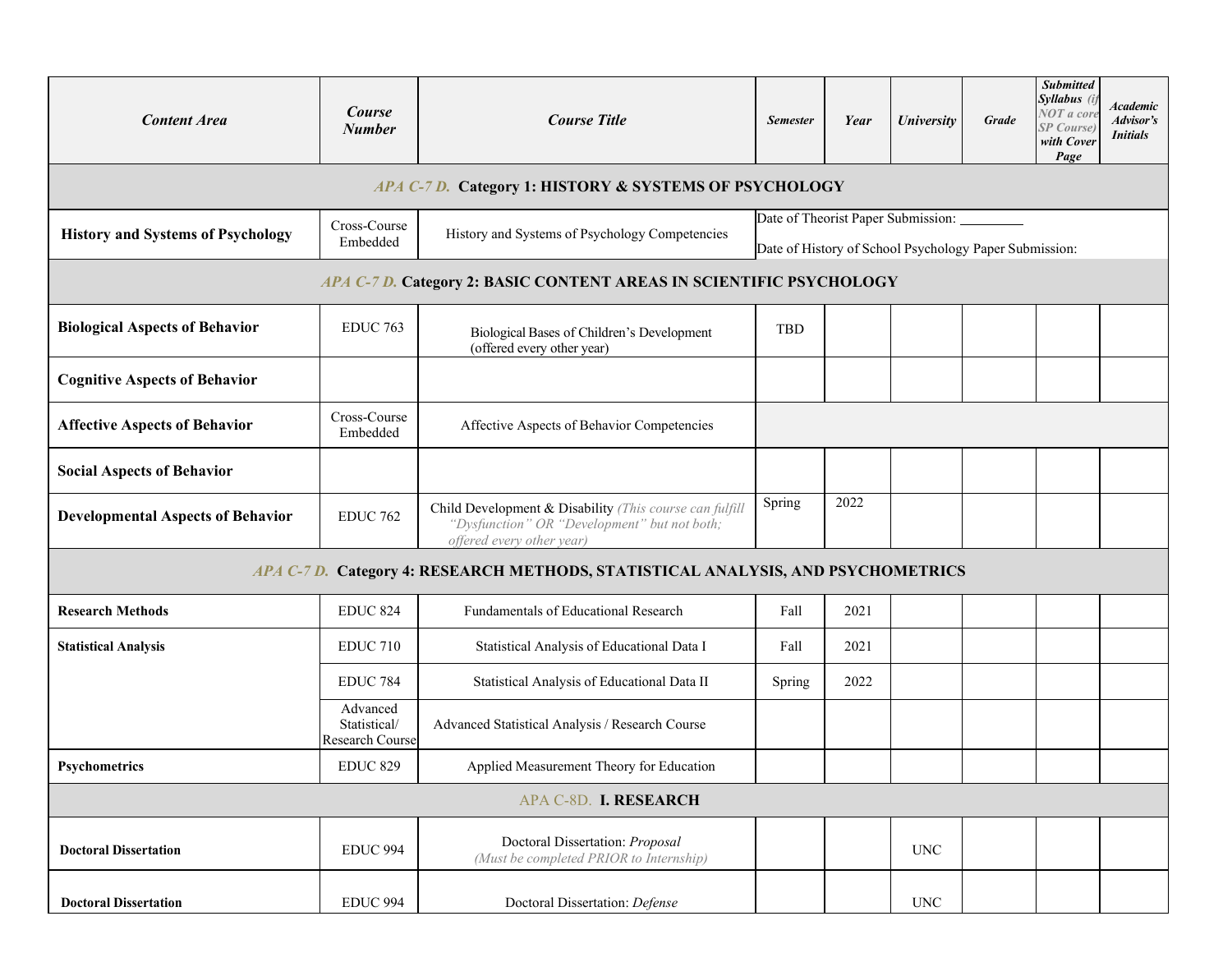| <b>Content Area</b>                                                                                 | Course<br><b>Number</b> | <b>Course Title</b>                                                                                                                   |        | Year | University                | Grade | <b>Submitted</b><br>Syllabus (i<br>NOT a core<br><b>SP</b> Course<br>with Cover<br>Page | <b>Academic</b><br>Advisor's<br><b>Initials</b> |  |  |  |
|-----------------------------------------------------------------------------------------------------|-------------------------|---------------------------------------------------------------------------------------------------------------------------------------|--------|------|---------------------------|-------|-----------------------------------------------------------------------------------------|-------------------------------------------------|--|--|--|
| FIELD EXPERIENCE & APA C-8D. II. ETHICAL AND LEGAL STANDARDS                                        |                         |                                                                                                                                       |        |      |                           |       |                                                                                         |                                                 |  |  |  |
| Field Experience & Ethical and Legal                                                                | EDUC 720 A              | School Psychology Professional Doctoral Seminar                                                                                       | Fall   | 2021 | $\ensuremath{\text{UNC}}$ |       |                                                                                         |                                                 |  |  |  |
| <b>Standards</b>                                                                                    | EDUC <sub>720</sub> B   | School Psychology Professional Doctoral Seminar                                                                                       | Spring | 2022 | $\ensuremath{\text{UNC}}$ |       |                                                                                         |                                                 |  |  |  |
|                                                                                                     | EDUC <sub>721</sub> A   | School Psychology Externship                                                                                                          | Fall   | 2021 | <b>UNC</b>                |       |                                                                                         |                                                 |  |  |  |
|                                                                                                     | EDUC <sub>721</sub> B   | School Psychology Externship                                                                                                          |        | 2022 | <b>UNC</b>                |       |                                                                                         |                                                 |  |  |  |
|                                                                                                     | EDUC 821 A              | School Psychology Externship & Professional Seminar                                                                                   | Fall   | 2022 | $\ensuremath{\text{UNC}}$ |       |                                                                                         |                                                 |  |  |  |
|                                                                                                     | <b>EDUC 821 B</b>       | School Psychology Externship & Professional Seminar                                                                                   | Spring | 2023 | <b>UNC</b>                |       |                                                                                         |                                                 |  |  |  |
|                                                                                                     | EDUC 821 A              | School Psychology Externship                                                                                                          | Fall   | 2023 | $\ensuremath{\text{UNC}}$ |       |                                                                                         |                                                 |  |  |  |
| EDUC 821 B                                                                                          |                         | School Psychology Externship                                                                                                          | Spring | 2024 | <b>UNC</b>                |       |                                                                                         |                                                 |  |  |  |
|                                                                                                     | <b>EDUC 822</b>         | School Psychology Internship                                                                                                          | Fall   | 2024 | $\ensuremath{\text{UNC}}$ |       |                                                                                         |                                                 |  |  |  |
|                                                                                                     | <b>EDUC 822</b>         | School Psychology Internship                                                                                                          | Spring | 2025 | <b>UNC</b>                |       |                                                                                         |                                                 |  |  |  |
|                                                                                                     |                         | APA C-8D. III. INDIVIDUAL AND CULTURAL DIVERSITY                                                                                      |        |      |                           |       |                                                                                         |                                                 |  |  |  |
| <b>Individual &amp; Cultural Diversity</b>                                                          | $\star$                 | *See approved Foundations list                                                                                                        |        |      |                           |       |                                                                                         |                                                 |  |  |  |
|                                                                                                     |                         | APA C-8D. VII. INTERVENTION & APA C-8D. VI. ASSESSMENT                                                                                |        |      |                           |       |                                                                                         |                                                 |  |  |  |
| <b>Intervention &amp; Assessment</b>                                                                | <b>EDUC 718</b>         | School Psychology Intervention & Assessment                                                                                           | Fall   | 2021 |                           |       |                                                                                         |                                                 |  |  |  |
|                                                                                                     | <b>EDUC 719</b>         | School Psychology Intervention & Assessment                                                                                           | Spring | 2022 |                           |       |                                                                                         |                                                 |  |  |  |
|                                                                                                     | <b>EDUC 818</b>         | School Psychology Intervention & Assessment                                                                                           | Fall   | 2022 |                           |       |                                                                                         |                                                 |  |  |  |
|                                                                                                     | <b>EDUC 819</b>         | School Psychology Intervention & Assessment                                                                                           | Spring | 2023 |                           |       |                                                                                         |                                                 |  |  |  |
| <b>Individual Counseling</b>                                                                        |                         |                                                                                                                                       |        |      |                           |       |                                                                                         |                                                 |  |  |  |
| <b>Dysfunctional Behavior/Abnormal</b><br><b>Psychology / Individual Differences</b><br>Psychology: | <b>EDUC 762</b>         | Child Development & Disability (This course can fulfill<br>"Dysfunction" OR "Development" but not both;<br>offered every other year.) | Spring | 2022 |                           |       |                                                                                         |                                                 |  |  |  |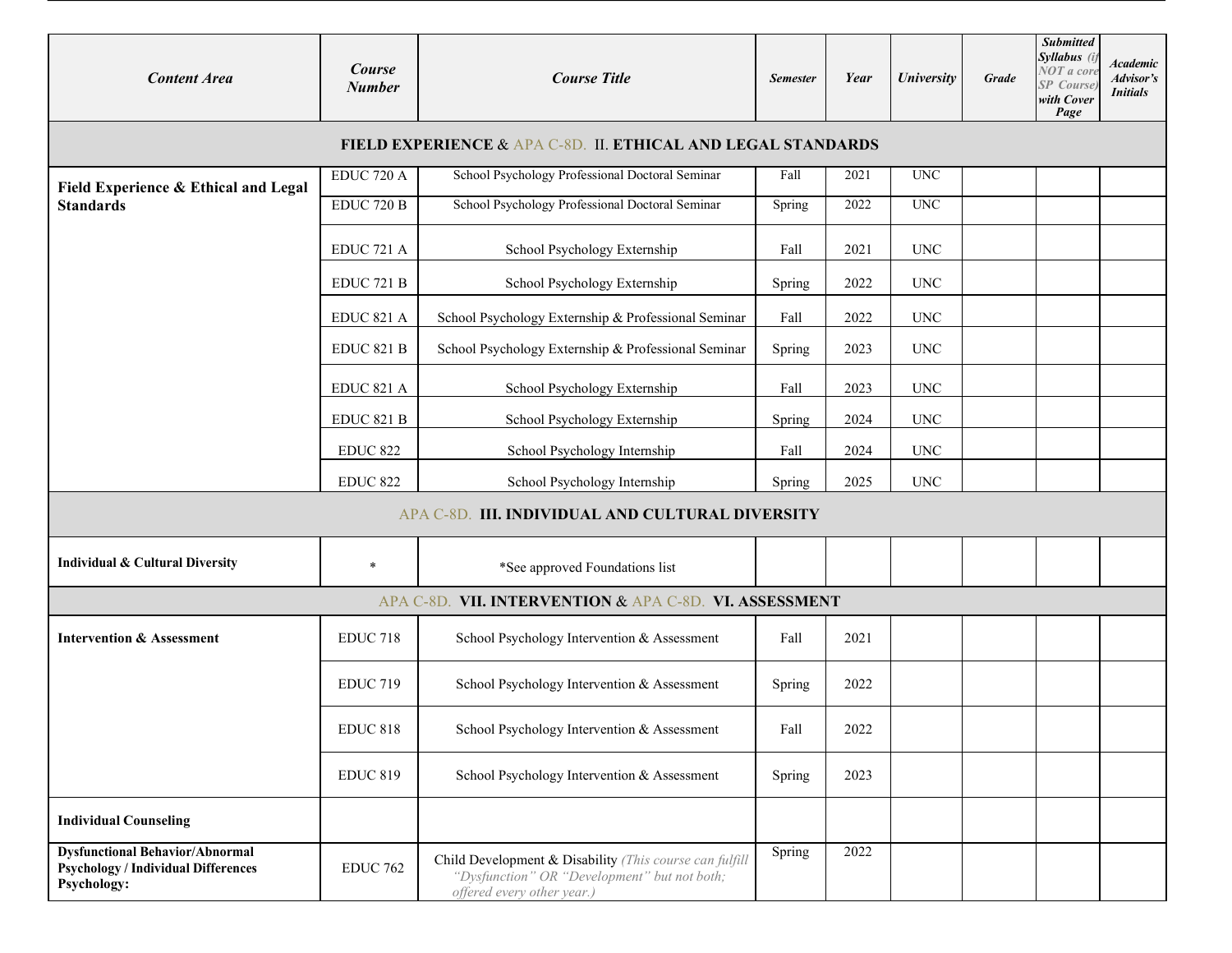# *UNC School Psychology Standard Plan (4-Year Program) Doctoral Program Planning Guide*

|                                                      | <b>Year 1 FALL</b>                                                                    | Year 1<br><b>SPRING</b>                                                                    | Year 2 FALL                                                                                                                                  | Year 2<br><b>SPRING</b>                                                                                 | Year 3<br><b>FALL</b>                                                                        | Year 3<br><b>SPRING</b>                                 | <b>Year 4 FALL</b>                            | Year 4<br><b>SPRING</b>                          |
|------------------------------------------------------|---------------------------------------------------------------------------------------|--------------------------------------------------------------------------------------------|----------------------------------------------------------------------------------------------------------------------------------------------|---------------------------------------------------------------------------------------------------------|----------------------------------------------------------------------------------------------|---------------------------------------------------------|-----------------------------------------------|--------------------------------------------------|
| EXPERIENCE<br>CORE<br><b>SEMINAR</b><br><b>FIELD</b> | <b>EDUC</b> 720 (3)<br><b>EDUC</b> 721 (3)<br>Professional<br>Seminar /<br>Externship | $EDUC$ 720(3)<br><b>EDUC</b> 721(3)<br>Professional<br>Seminar/<br><b>Externship</b>       | <b>EDUC 821</b><br>Professional<br>Seminar/<br>Externship (3)                                                                                | <b>EDUC 821</b><br>Professional<br>Seminar/<br>Externship<br>(3)                                        | <b>EDUC 821</b><br><b>Externship</b><br>(3)                                                  | <b>EDUC 821</b><br><i>Externship</i><br>(3)             | <b>EDUC 822</b>                               | <b>EDUC 822</b><br>Internship (3) Internship (3) |
| <b>PSYCHOLOGY</b><br><b>усноот</b><br>CORE           | <b>EDUC 718</b><br><b>Advanced</b><br><b>Intervention</b><br>/Assessment I<br>(3)     | <b>EDUC 719</b><br><b>Advanced</b><br>Intervention /<br><b>Assessment II</b><br>(3)        | <b>EDUC 818</b><br><b>Advanced</b><br><b>Intervention</b><br>/Assessment<br>Ш<br>(3)                                                         | <b>EDUC 819</b><br><b>Advanced</b><br><b>Intervention</b><br>/Assessment<br>$I\hspace{-.1em}V$<br>$(3)$ |                                                                                              |                                                         |                                               |                                                  |
| <b>RESEARCH CORE</b>                                 | <b>Stats I</b><br><b>EDUC710</b><br>(3)                                               | <b>EDUC 784</b><br><b>Statistics II(3)</b><br><b>EDUC 829</b><br><b>Measurement</b><br>(3) | <b>EDUC 884</b><br><b>Statistics</b><br>III(3)<br><b>OR</b><br><b>Advanced</b><br>Research /<br><b>Statistical</b><br><b>Analysis Course</b> | <b>Foundation</b><br>Course (3)                                                                         | <b>EDUC 994</b><br><b>Dissertation</b><br>(3)                                                | <b>EDUC 994</b><br><b>Dissertation</b><br>$\mathcal{L}$ | <b>EDUC 994</b><br><b>Dissertation</b><br>(3) | <b>EDUC</b> 994<br><b>Dissertation</b><br>(3)    |
| FOUNDATIONS CORE                                     | <b>EDUC 824</b><br>Fund. of Educ.<br><b>Research</b><br>(3)                           | <b>Foundation</b><br>Course (3)                                                            | <b>Foundation</b><br>Course (3)                                                                                                              | <b>Foundation</b><br>Course (3)                                                                         | <b>Foundation</b><br>Course (3)                                                              | <b>Foundation</b><br>Course (3)                         |                                               |                                                  |
| <b>Hours</b>                                         | <b>Total Hours:</b><br>12 to 15                                                       | <b>Total Hours:</b><br>15 to 18                                                            | <b>Total Hours:</b><br>12                                                                                                                    | <b>Total Hours:</b><br>12                                                                               | <b>Total</b><br>Hours:<br><b><i>Variable</i></b>                                             | <b>Total</b><br>Hours:<br><b>Variable</b>               | 6                                             | <b>Total Hours: Total Hours:</b><br>6            |
| Activities                                           | <b>Research</b><br>Project<br><b>Involvement</b>                                      | <b>Research</b><br>Project<br><b>Involvement</b>                                           | <b>Research</b><br>Project<br><b>Involvement</b>                                                                                             | <b>Research</b><br>Project<br><b>Involvement</b>                                                        | Comp<br>Exam,<br><b>PRAXIS</b><br>$Exam, \&$<br><b>Applying</b><br>for<br><b>Internships</b> | <b>Dissertation</b><br><b>Proposal</b>                  |                                               | <b>Dissertation</b><br><b>Defense</b>            |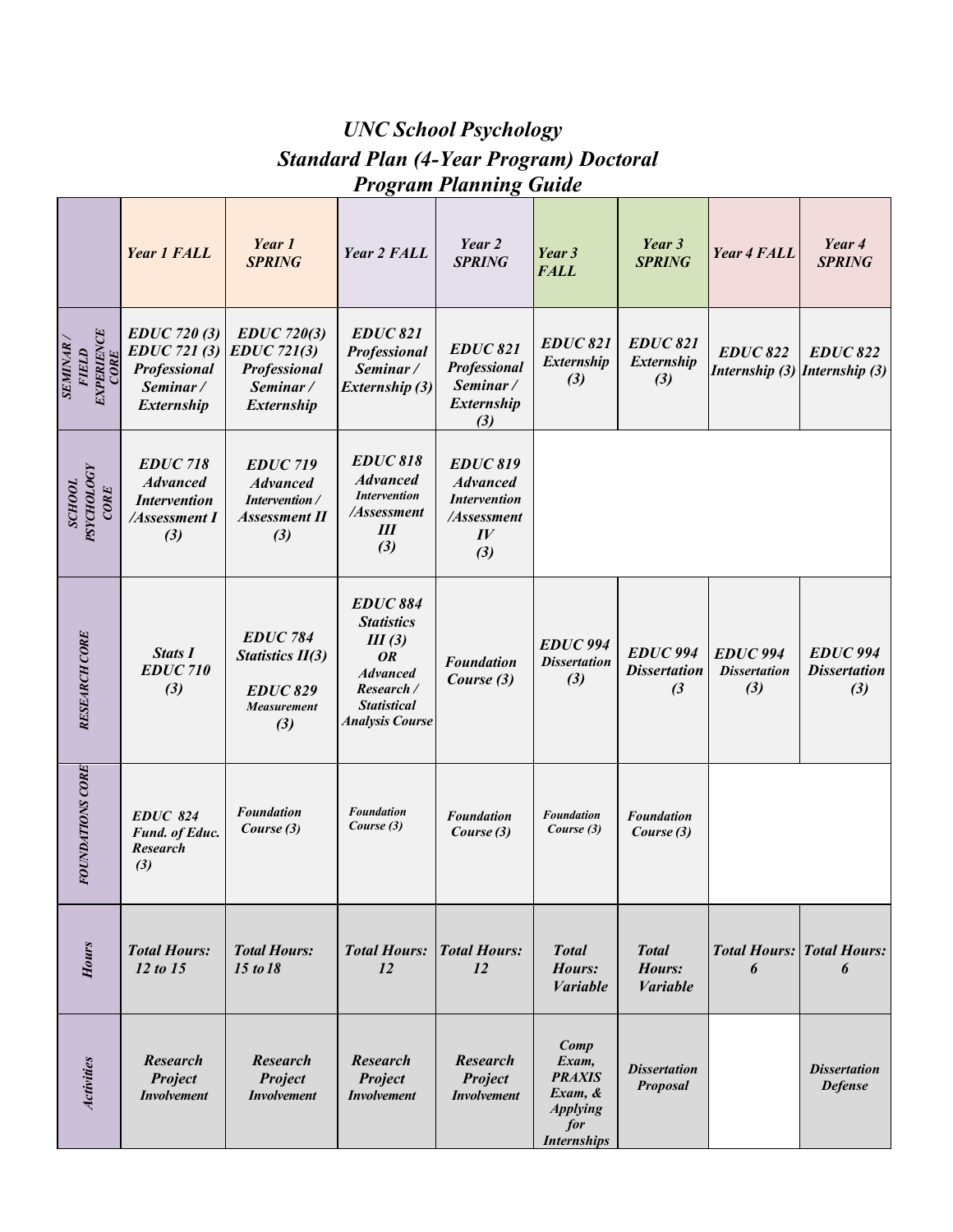### *UNC School Psychology Advanced Plan (5-Year Program) Doctoral Program Planning Guide*

|                                                | Year 1<br><b>FALL</b>                                                                    | Year 1<br><b>SPRING</b>                                                                  | Year 2<br><b>FALL</b>                                                 | Year 2<br><b>SPRING</b>                                             | Year 3<br><b>FALL</b>                                                                                                            | Year 3<br><b>SPRING</b>                                                                                                            | Year 4<br><b>FALL</b>                                               | Year 4<br><b>SPRING</b>                             | Year 5<br><b>FALL</b>                           | Year 5<br><b>SPRING</b>                       |
|------------------------------------------------|------------------------------------------------------------------------------------------|------------------------------------------------------------------------------------------|-----------------------------------------------------------------------|---------------------------------------------------------------------|----------------------------------------------------------------------------------------------------------------------------------|------------------------------------------------------------------------------------------------------------------------------------|---------------------------------------------------------------------|-----------------------------------------------------|-------------------------------------------------|-----------------------------------------------|
| FIELD<br>EXPERIENCE<br>CORE<br><b>SEMINAR/</b> | <b>EDUC</b><br>720(3)<br><b>EDUC</b><br>721(3)<br>Professional<br>Seminar/<br>Externship | <b>EDUC</b><br>720(3)<br><b>EDUC</b><br>721(3)<br>Professional<br>Seminar/<br>Externship | EDUC<br>821<br><b>Professional</b><br>Seminar/<br>Externship<br>$(3)$ | <b>EDUC</b><br>821<br>Professional<br>Seminar/<br>Externship<br>(3) | <b>Externship</b><br>(3)                                                                                                         | (3)                                                                                                                                | EDUC 821 EDUC 821 EDUC 821 EDUC 821<br>Externship Externship<br>(3) | Externship<br>(3)                                   | <b>EDUC 822</b><br><b>Internship</b><br>(3)     | <b>EDUC 822</b><br><b>Internship</b><br>(3)   |
| PSYCHOLOGY<br><b>ZOHOOT</b><br><b>CORE</b>     | <b>EDUC</b><br>718<br>Adv.Int.<br>$&$ Ass. I<br>$(3)$                                    | <b>EDUC</b><br>719<br>Adv.Int.<br>$&$ Ass. $II$<br>$(3)$                                 | EDUC<br>818<br>Adv.Int.<br>& Ass. III<br>(3)                          | <b>EDUC</b><br>819<br>Adv.Int.<br>$&$ Ass. IV<br>$(3)$              |                                                                                                                                  |                                                                                                                                    |                                                                     |                                                     |                                                 |                                               |
| <b>RESEARCH CORE</b>                           | <b>Stats I EDUC</b><br>710<br>(3)                                                        | <b>EDUC 784</b><br>Statistics $II(3)$<br><b>EDUC 829</b><br>Measurement<br>(3)           | <b>EDUC 884</b><br><b>Statistics</b><br>III(3)                        | <b>Foundation</b><br>Course<br>(3)                                  | <b>Advanced</b><br>Research/<br><b>Statistical</b><br><b>Analysis</b><br>Course<br><b>EDUC 994</b><br><b>Dissertation</b><br>(3) | <b>Advanced</b><br>Research/<br><b>Statistical</b><br><b>Analysis</b><br>Course<br><b>EDUC 994</b><br><b>Dissertation</b><br>$(3)$ | <b>EDUC</b> 994<br><b>Dissertation</b><br>(3)                       | <b>EDUC</b> 994<br><b>Dissertation</b><br>(3)       | <b>EDUC</b> 994<br><b>Dissertation</b><br>$(3)$ | <b>EDUC 994</b><br><b>Dissertation</b><br>(3) |
| <b>FOUNDATIONS CORE</b>                        | <b>EDUC</b><br>824<br>Fund. of<br>Educ.<br><b>Research</b><br>(3)                        | <b>Foundation</b><br>Course (3)                                                          | <b>Foundation</b><br>Course (3)                                       | <b>Foundation</b><br>Course (3)                                     | <b>Foundation</b><br>Course (3)                                                                                                  | <b>Foundation</b><br>Course (3)                                                                                                    |                                                                     |                                                     |                                                 |                                               |
| Hours                                          | <b>Total</b><br>Hours:<br>12 to 15                                                       | <b>Total</b><br>Hours:<br>15 to 18                                                       | <b>Total</b><br>Hours: 12                                             | <b>Total</b><br>Hours: 12                                           | <b>Total</b><br>Hours:<br><b><i>Variable</i></b>                                                                                 | <b>Total</b><br>Hours:<br><b>Variable</b>                                                                                          | <b>Total</b><br>Hours:<br><b>Variable</b>                           | <b>Total</b><br>Hours:<br><b>Variable</b>           | <b>Total</b><br>Hours: 6                        | <b>Total</b><br>Hours: 6                      |
| <b>Activities</b>                              | <b>Research</b><br>Project<br><b>Involvement</b>                                         | <b>Research</b><br>Project<br><b>Involvement</b>                                         | <b>Research</b><br>Project<br><i>Involvement</i>                      | <b>Research</b><br>Project<br><b>Involvement</b>                    | Comp<br>Exam,<br><b>PRAXIS&amp;</b><br>Exam                                                                                      |                                                                                                                                    | <b>Internships</b>                                                  | <b>Applying for Dissertation</b><br><b>Proposal</b> |                                                 | <b>Dissertation</b><br><b>Defense</b>         |